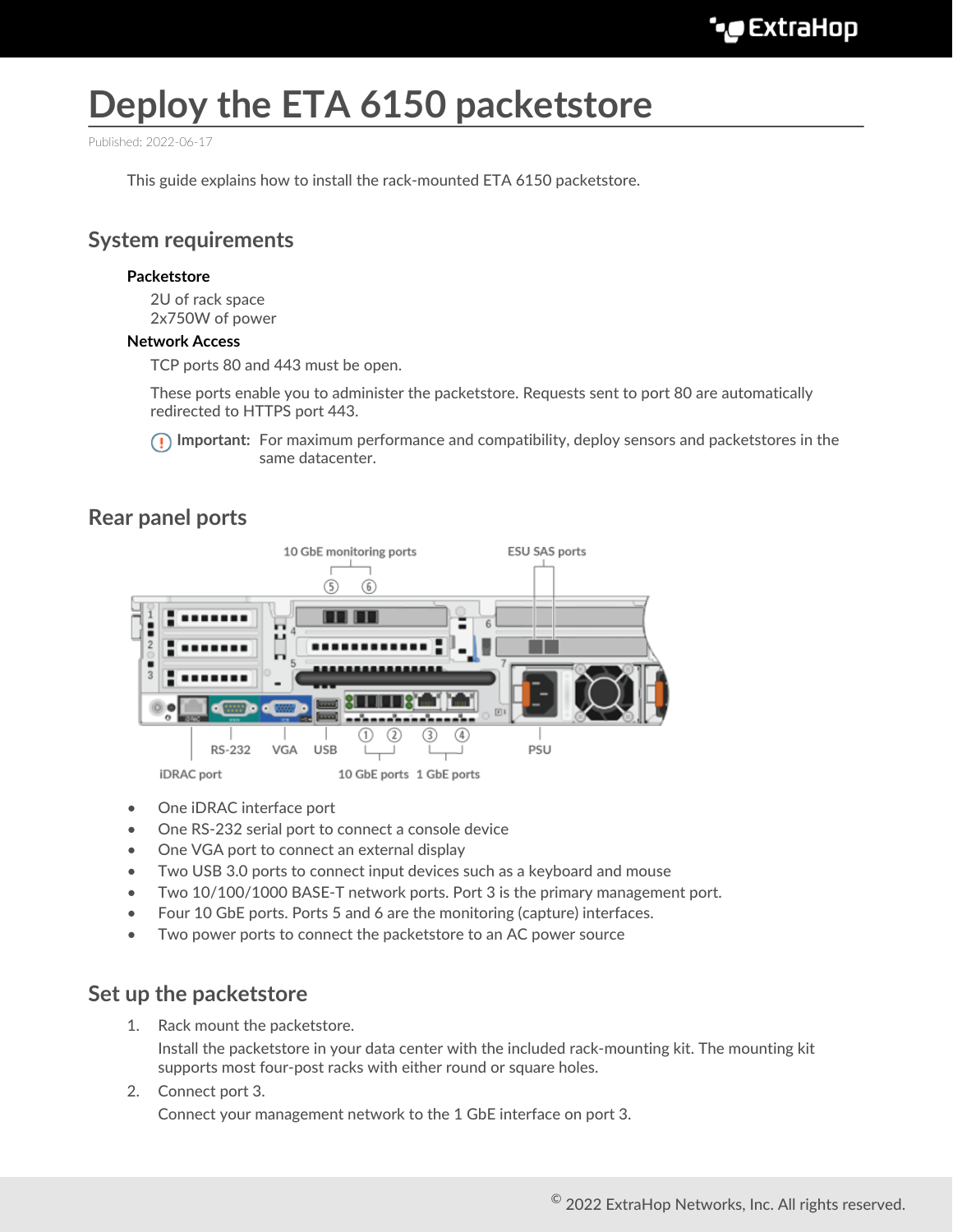3. Connect the 10 GbE port.

Connect your network data feed to the 10 GbE interface on port 5, port 6, or both.

**Important:** The packetstore requires a duplicate feed of the traffic that is sent to the sensor.

- 4. Connect the power cords.
	- Connect the two supplied power cords to the power supplies on the back of the packetstore.
- 5. Optional: Connect any extended storage units. For information about configuring extended storage units, see [Add storage capacity to the ETA 6150 or 8250](https://docs.extrahop.com/8.9/deploy-esu/#add-storage-capacity-to-the-eta-6150-or-8250)  $\mathbb{R}$ .
- 6. Plug the power cords into a power outlet. If the packetstore does not power on automatically, press the power button on the front of the packetstore.

# **Configure the management IP address**

DHCP is enabled by default on the packetstore. When you power on the packetstore, interface 3 attempts to acquire an IP address through DHCP. If successful, the IP address appears on the home screen of the LCD. If an IP address has not been configured, the LCD displays  $N_O$  IP.

If your network does not support DHCP, you can configure a static IP address through the LCD menu on the front panel or through the command-line interface (CLI).

## **Configure a static IP address through the front panel**

Complete the following steps to manually configure an IP address through the front panel LCD controls.

- 1. Make sure that the default management interface is connected to the network and the link status is active.
- 2. Press the select button (#) to begin.
- 3. Press the right arrow (>) button to select **Net** and then press the select button.
- 4. Press the right arrow button twice to highlight **DHCP** and then press the select button.
- 5. Press the right arrow button to select **Static** and then press the select button.
- 6. Press the right arrow button to select **IP** and then press the select button. The currently configured IP address appears.
- 7. Press the right arrow button until the first digit you want to change is highlighted.
- 8. Press the select button. The digit blinks when selected. While the digit is blinking, press the left arrow (<) or right arrow (>) button to change the digit value.
- 9. After you have chosen the correct digit, press the select button.
- 10. Repeat steps 7-9 for each remaining digit you want to change.
- 11. Press the left arrow button to navigate to the up arrow  $t$  on the display and press the select button.
- 12. On the Save screen, select **Yes** and then press the select button.
- 13. Wait a moment to be redirected to the Net screen. Repeat the actions above to set the mask, gateway, and up to two DNS servers.
- 14. Optional: Configure the iDRAC DHCP, IP, mask, gateway, and DNS in the same manner as the IP address.

## **Configure a static IP address through the CLI**

You can access the CLI by connecting a USB keyboard and SVGA monitor to the appliance or through an RS-232 serial (null modem) cable and a terminal emulator program. Set the terminal emulator to 115200 baud with 8 data bits, no parity, 1 stop bit (8N1), and hardware flow control disabled.

- 1. Establish a connection to the ExtraHop system.
- 2. At the login prompt, type shell and then press ENTER.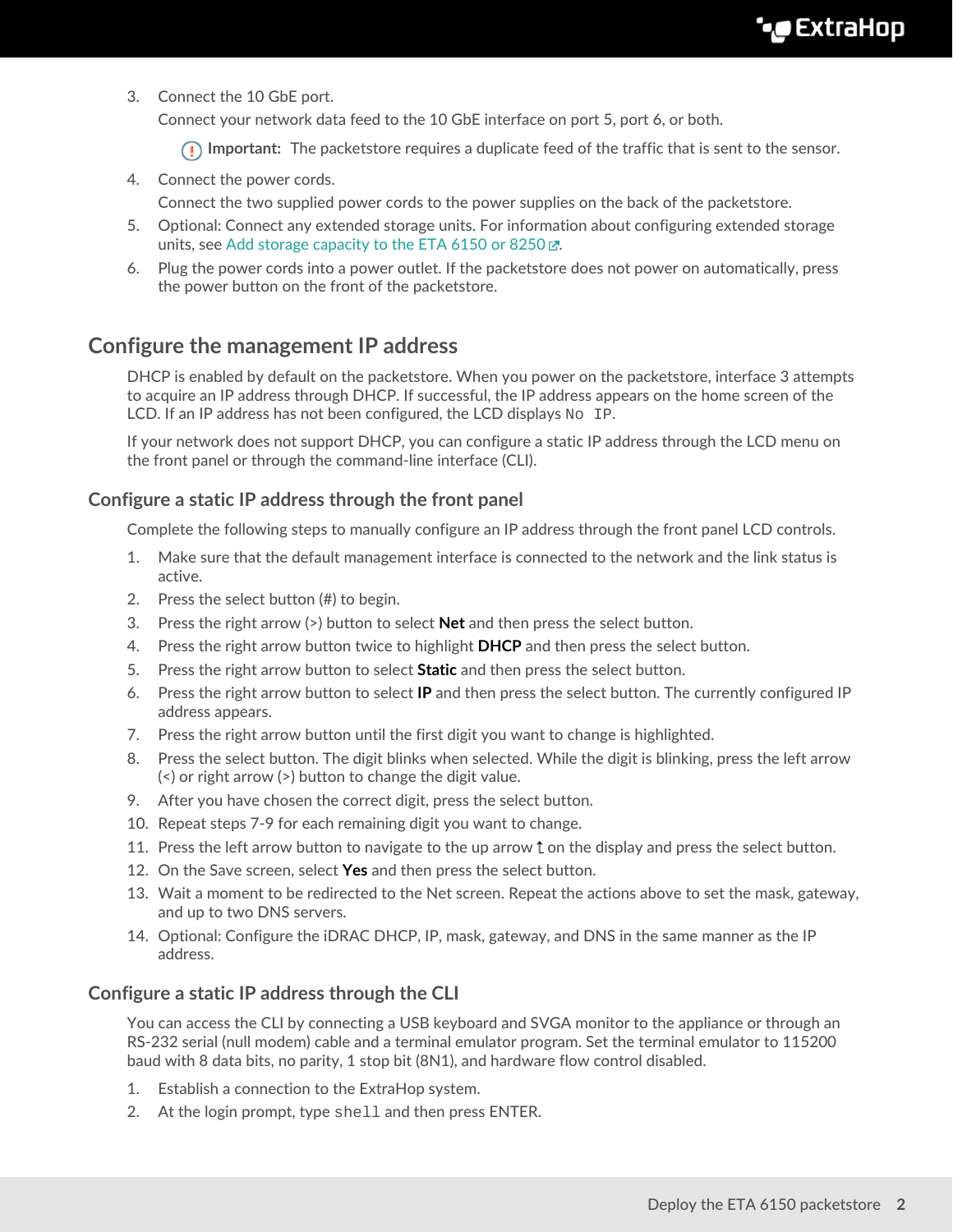- 3. At the password prompt, type the service tag number found on the pullout tab on the front of the packetstore, and then press ENTER.
- 4. To configure a static IP address, run the following commands:
	- a) Enable privileged commands:

enable

- b) At the password prompt, type the service tag number, and then press ENTER.
- c) Enter configuration mode

configure

d) Enter the interface configuration mode to configure interface 3:

interface 3

e) Run the  $ip$  command and specify the IP address and DNS settings in the following format:  $ip$ ipaddr <ip\_address> <netmask> <qateway> <dns\_server>

For example:

```
ip ipaddr 10.10.2.14 255.255.0.0 10.10.1.253
10.10.1.254
```
f) Leave the interface configuration section:

exit

g) Save the running config file:

running\_config save

h) Type  $y$  and then press ENTER.

After you assign a static IP address, the IP address appears on the LCD at the front of the packetstore.

## **Configure the packetstore**

Open a web browser and log in to the Administration settings on the ExtraHop system through https:// <extrahop-hostname-or-IP-address>/admin with the setup user account. The password is the system serial number that appears in the Info section of the LCD display and on the label on the back of the packetstore.

- Register your ExtraHop system
- [Connect sensors and console to the packetstore](#page-2-0)
- Review the [ExtraHop Post-deployment Checklist](https://docs.extrahop.com/8.9/eta-post-deployment-checklist) **M** and configure additional Trace appliance settings.

#### <span id="page-2-0"></span>**Connect sensors and console to the packetstore**

Before you can query for packets, you must connect the console and all sensors to the packetstore.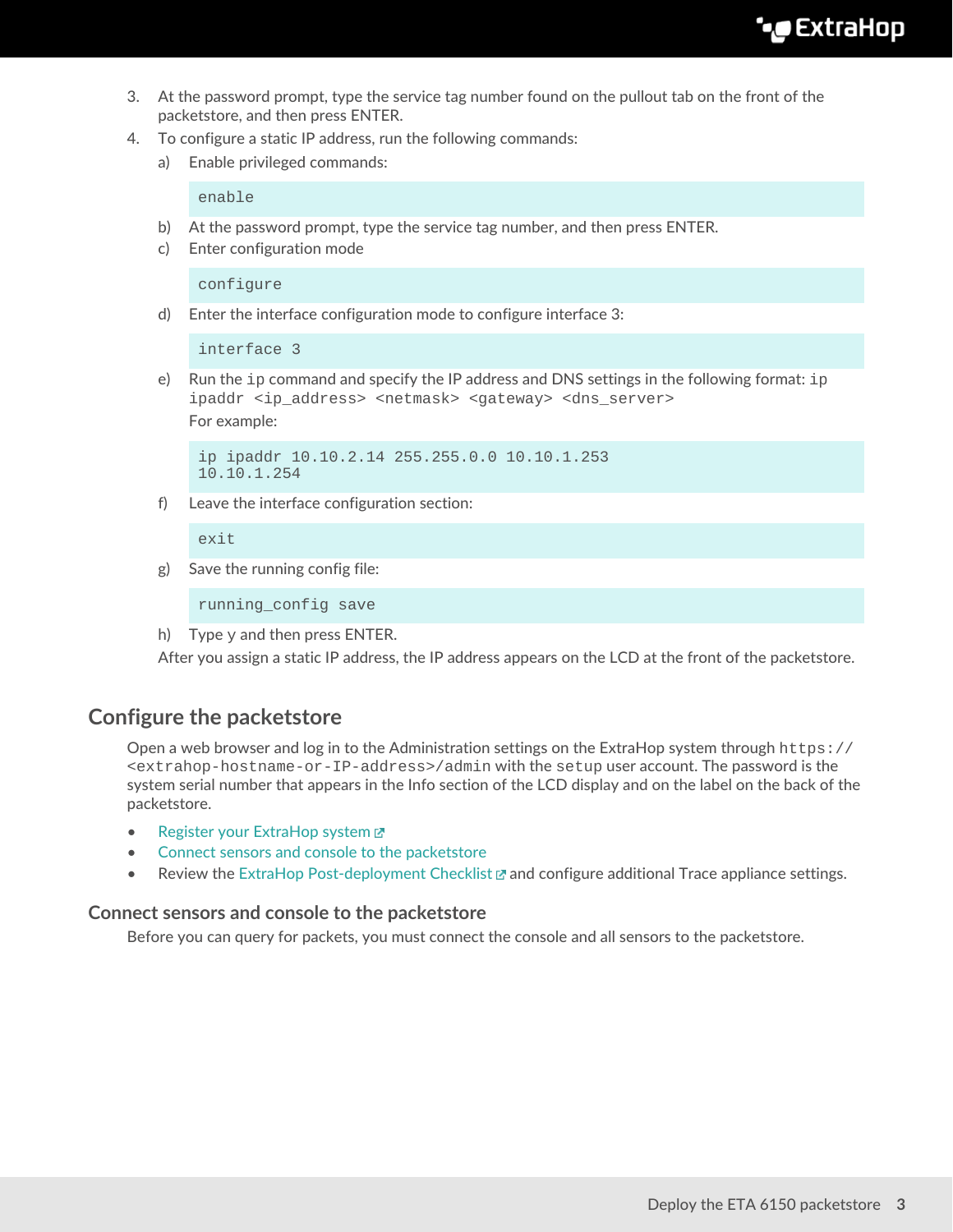

**Trace Appliance** 

**Figure 1: Connected to a sensor**



**Figure 2: Connected to sensor and console**

- 1. Log in to the Administration settings on the sensor.
- 2. In the ExtraHop Trace Settings section, click **Connect Trace Appliances**.
- 3. Type the hostname or IP address of the packetstore in the Appliance hostname field.
- 4. Click **Pair**.
- 5. Note the information listed in the Fingerprint field. Verify that the fingerprint listed on this page matches the fingerprint of the packetstore listed on the Fingerprint page in the Administration settings of the packetstore.
- 6. Type the password of the packetstore setup user in the Trace Setup Password field.
- 7. Click **Connect**.
- 8. To connect additional packetstores, repeat steps 2 through 7.

**Note:** You can connect a sensor to twenty or fewer packetstores, and you can connect a console to fifty or fewerpacketstores.

9. If you have a console, log in to the Administration settings on the console and repeat steps 3 through 7 for all packetstores.

## **Verify the configuration**

After you have deployed and configured the packetstore, verify that packets are being collected.

## **Before you begin**

You must have a minimum user privilege of **view and download packets** to perform this procedure.

- 1. Log in to the ExtraHop system through https://<extrahop-hostname-or-IP-address>.
- 2. Make sure **Packets** appears in the top menu.